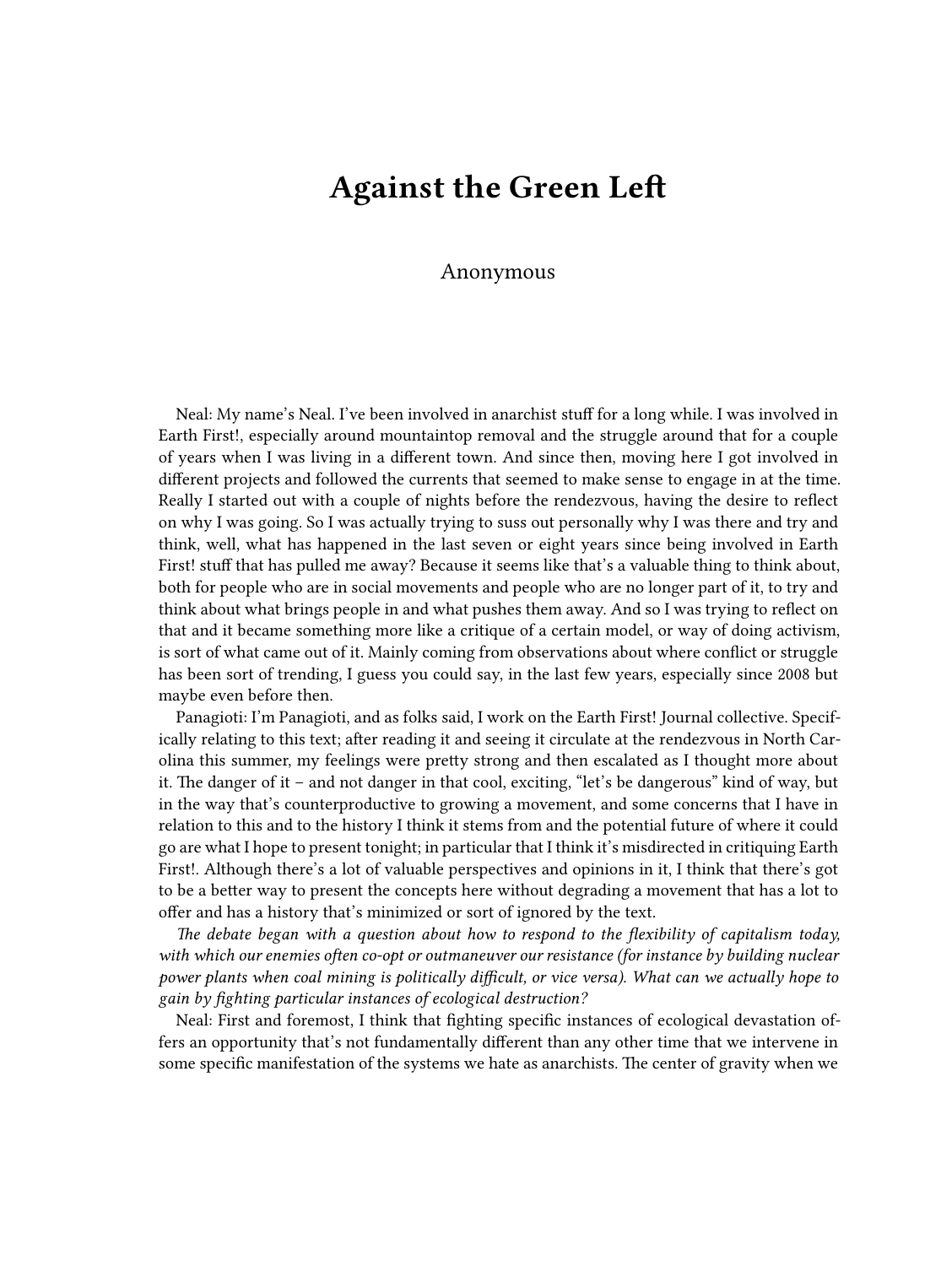intervene in some kind of instance of either ecological destruction or exploitation or oppression is not to engage in the way that we've been taught that politics typically work, in terms of policy analysts or a quantitative approach, but the question of: how do we come out of this with stronger and deeper affinities with new people? How do we come out of this as more powerful? How do we come out of this with greater material access to resources than we had before? How do we come out of this engagement with new tactics that we hadn't thought of before?

We've been taught that if we stop mountaintop removal on this site, that's a victory. And that drives us forward; it gives us a sense of urgency, and that can propel us to do positive and even courageous things. But it's also important to be able to step back and say, "Wait a second, they just mined the other mountain instead." It does push us to reevaluate how we judge success. I think what I'm proposing in a sense is that we try to start evaluating success when we intervene in a social struggle in a different way: less quantitatively, oriented towards how many petition signatures did you get, how many votes did you get, did you ban this thing or that other thing, are the cages two feet by one foot wider now, et cetera; and more in the direction of a qualitative sense of, did we come out of that more powerful than we went into it?

I think this becomes even more urgent on the ecological front when we look at the ways that ecological devastation is trending now, which is less and less towards things like, we're trying to save this specific acre of forest, or we're trying to free these 100 mink, and more and more towards giant totalizing things like climate change, peak oil, massive droughts and water shortages, disasters like Sandy and Katrina. Those kinds of instances of ecological devastation really aren't instances at all, they're hugely difficult to grasp patterns that the traditional methodology that we've inherited from animal rights and forest defense work that Earth First! still largely operates on and has inherited doesn't deal with well. A forest defense campaign, thinking about a problem in the way that a forest defense campaign or a nonviolent civil disobedience campaigns orient you, doesn't approach Hurricane Sandy very well. It doesn't approach climate change very well, because there's not a single target, or a set of single targets. There's just one massive social system. And so that forces us to reevaluate not only the way we do campaigns, but also how we evaluate success. We're less oriented toward specific victories in the short term and more oriented towards opening up spaces of general revolt, because that's really all that's left to us.

Panagioti: I do think that there are some things here. I want to elaborate on why I initially said that it was misdirected and dangerous (not in a good way). And that's because I think that the view is a little bit, it's too abstract, which I think has been admitted. And also, for sounding larger and broader, to me it actually reflects a less long-term perspective or view on our participation in social struggles. And I say that because I've been organizing under an anarchist model and essentially, under different banners or slogans or whatever, but for the past 15 or 16 years, and it's been enough time to actually see actual successes and victories on the smaller scale that have rippling effects and help evolve a sense of strategy. For example, you know, the growth of an anti-coal movement being popularized and mainstreamed in my opinion, as opposed to promoting nuclear energy, that gave an opportunity for organizing against green technology and green capitalism, because the back end of things were covered. As far as the trajectory of capitalism is concerned, the old methods were already under attack by a broader mainstream presence, leaving space for us to start attacking the other end: biotechnology, solar and wind at the industrial scale, all these things… fracking and other forms of extraction that are relatively new and under scrutiny that I think strategically it would be more important for us to look at how we tackle those things. You know, maybe setting aside some of the puritanical aspects of anarchist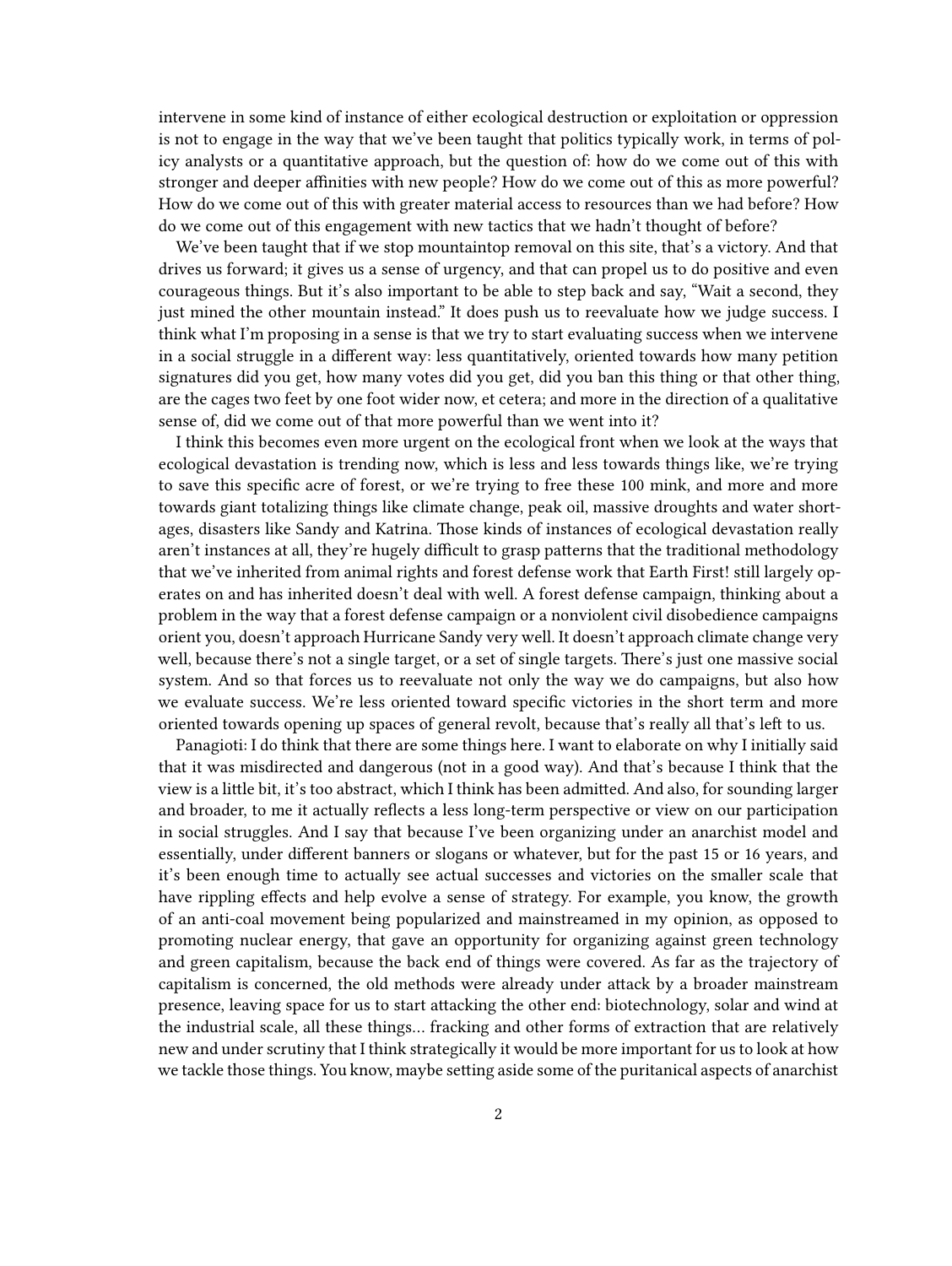theory and ideology, and instead embracing some of the broader and practical elements of, you know, breaking up power in a practical and real way. Like, if energy companies are the most powerful companies on the planet, really powerful sources of force on this planet, more so than governments or other areas of social struggle, then it makes sense to attack them and fight them and use the tools that are available and real for us—which at this point in this country primarily is affinity-group-based direct action, along with smaller cells of underground sabotage. And I know maybe that's kind of a cliche formula, and the text we're talking about references that a little bit. But it's the tools that are present here. And I don't think that limits us from participating in movements that spring up like Occupy Wall Street or the Arab Spring and that current era of movement that's happening around the world. I think, on the contrary, that gives us experience, it gives us an opportunity to deepen trust and courage and skill and relationships in a way that allows struggle to be more valuable, more threatening to our opponents. The examples I want to reference are: the nuclear renaissance that was being heralded five years ago as a response to the coal backlash is now also crumbling, in part because of public pressure and in part because the whole economy is crumbling. I think it's worth giving ourselves some credit where it's due, and not just in that realm of energy, anti-energy extraction work, but also local campaigns. Like where I live, animal rights folks have been fighting this vivisection laboratory called Primate Products using the SHAC sort of model which I think a lot of people have said "Oh, it's passe," or "There's federal legislation, it's too dangerous, we can't do it." And they just shut down the primary facility they've been fighting, even though everyone's been saying that that's an old model, and they're scared to use it. So I think there's something to that. It's energizing and motivating and inspiring to move forward when we actually succeed in the things that we're doing.

Neal: The first and foremost lesson or thing that I've seen from maybe looking at the last few years in the, on an international scale but also on a national scale in terms of what's happening with social struggle, rebellion of an ecological, social, class, race, whatever nature is that it's becoming increasingly clear that a gradualist mode of attacking issues or problems no longer seems even remotely relevant to me. That's sort of a shift… the traditional way we think about those things, or we're taught to is that as the active radical minority, you sort of engage with issues that lots of people are concerned about, and you push it and people kind of agree with you and you can get more radical and you gradually have more people and then eventually you have a whole lot of people, and then you storm the Bastille. But that's not really how things have been playing out. I don't know if people have noticed, but out of nowhere, Turkey explodes. Out of nowhere, Brazil explodes. You know, Occupy feels like it comes out of nowhere. And of course we know from being closer to those things that there's actually all sorts of relationships—organizational, individual, personal, political—that result in those kinds of sparks suddenly catching fire. And some of that is exactly the kind of stuff that Earth First! would be doing or that any of the rest of us would be doing. But the lesson that I learned from is that things tend to go from zero to sixty really, really, really, really fast. And what tends to get left behind in those moments is the narrowed, the unnecessarily narrow range of how we think about how we intervene as activists. All of a sudden, the "Well we sometimes do sabotage, and we do aboveground nonviolent direct action becomes irrelevant overnight, in terms of the tactical and social options available to us.

So what I'm proposing is not, like, let's not do those things. But let's recognize the field of possible opportunity about how to possibly engage is drastically broader than that, and that those kinds of things aren't going to get us where we want to go. If you acknowledge that, you go further.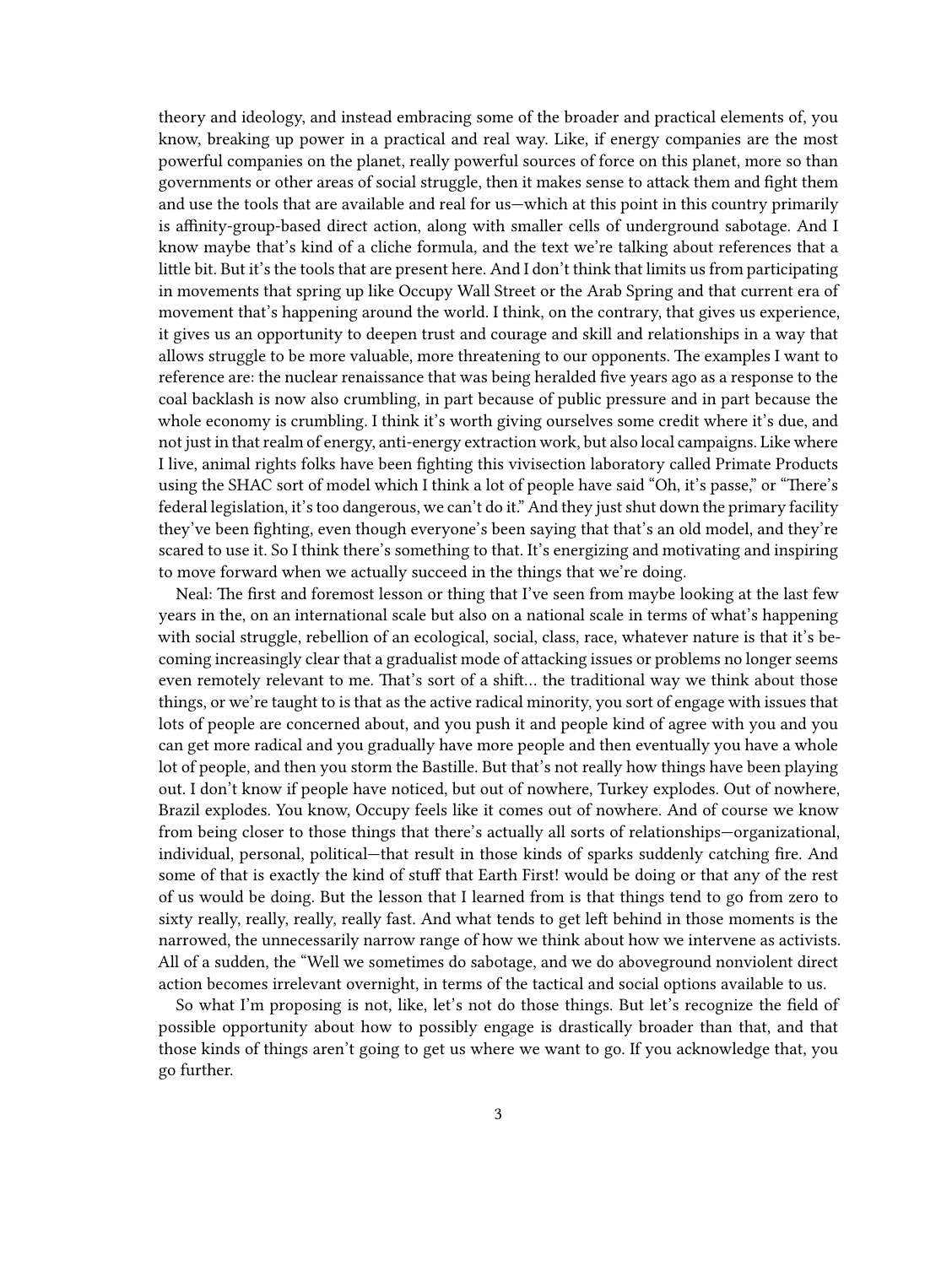*The discussion went on to examine the relationship between ecological struggles and broader social upheavals, including the distinctive contributions made by Earth First! perspectives and tactics.*

Neal: Understanding the limitations of capitalism from an ecological point of view is one example of how eco-defense can contribute to broader social upheaval. Another example: presenting a sharp and pointed critique of the green left. I think Earth First! does a really good job, and just generally green anarchism over the last 12 years, 15 years, has done a good job of criticizing green technology, especially in the last five years, as that's become more—you know, the green light bulb thing is everywhere, etcetera, etcetera. But the green left, in terms of these organizations, has become more of a sticking point in my conversations with folks, because on the one hand there's this anarchist critique of recuperation. There should be an anarchist critique of recuperation. More specifically, how does an environmentalist group that pressures the government to ban a specific form of dirty energy actually function to help extend capitalism's life span? Does that make sense?

That critique of the green left can be done by people who are outside of green anarchist circles, but it's done better by people in green anarchist circles, because they have an understanding, a historical relationship with some of those organizations. That gets again into the question of, who do we have relationships with as anarchists who care about the earth, right?

Third thing I'd say, sharing skills and popularizing forms of struggle that encourage a relationship to the land is something that specifically ecological revolutionaries can contribute that's uniquely their own. And also, it's not just about relationships with other anarchists or other people who want to struggle, but specifically with the land. And there are all kinds of really awesome land occupations that I think have broken through the limitations of activism, and in the process really encouraged a relationship with the land. ZAD is a really good example, and some of the free states in North America are good examples.

Fourth, I would say the various tactical skills and concepts that the eco-defense folks, ecological revolutionaries have, are particularly useful not just for the more narrow kinds of campaigns that are currently going on, but actually for all kinds of struggles that we haven't even thought of yet. Like, all the different reasons and ways you could build a blockade apply to a million other scenarios that have an ecological bent, but maybe don't fall within what we think of as eco-defense.

Panagioti: I feel fortunate to have been present at the tail end of the previous climax when Earth First! organizing essentially facilitated some of the WTO protests in Seattle by using blockages in the street to escalate a general protest into a more rebellion-style demonstration. I organize with the Everglades Earth First! group in Florida, and in general I'm in touch with a lot of the Earth First! organizing on the east coast, but I know this happened on the west coast as well, where Earth First! groups were offering a lot of the trainings and organizing the direct action component. Our Earth First! group started the direct action working group at the Occupy Palm Beach group where I live at, and did really interesting shit. I mean, nothing that's like, would get anywhere close to the word "insurrection" or "rebellion," but for the context were pushing the envelope. And I would like to see more of that happening. And if there's a different avenue or vehicle to do it, then great. But I think that Earth First! has a lot of tools and resources to move forward with that.

*They reflected on social and environmental struggles in Greece, which is known internationally as a hub for insurrectionary upheavals rather than campaign-based struggles.*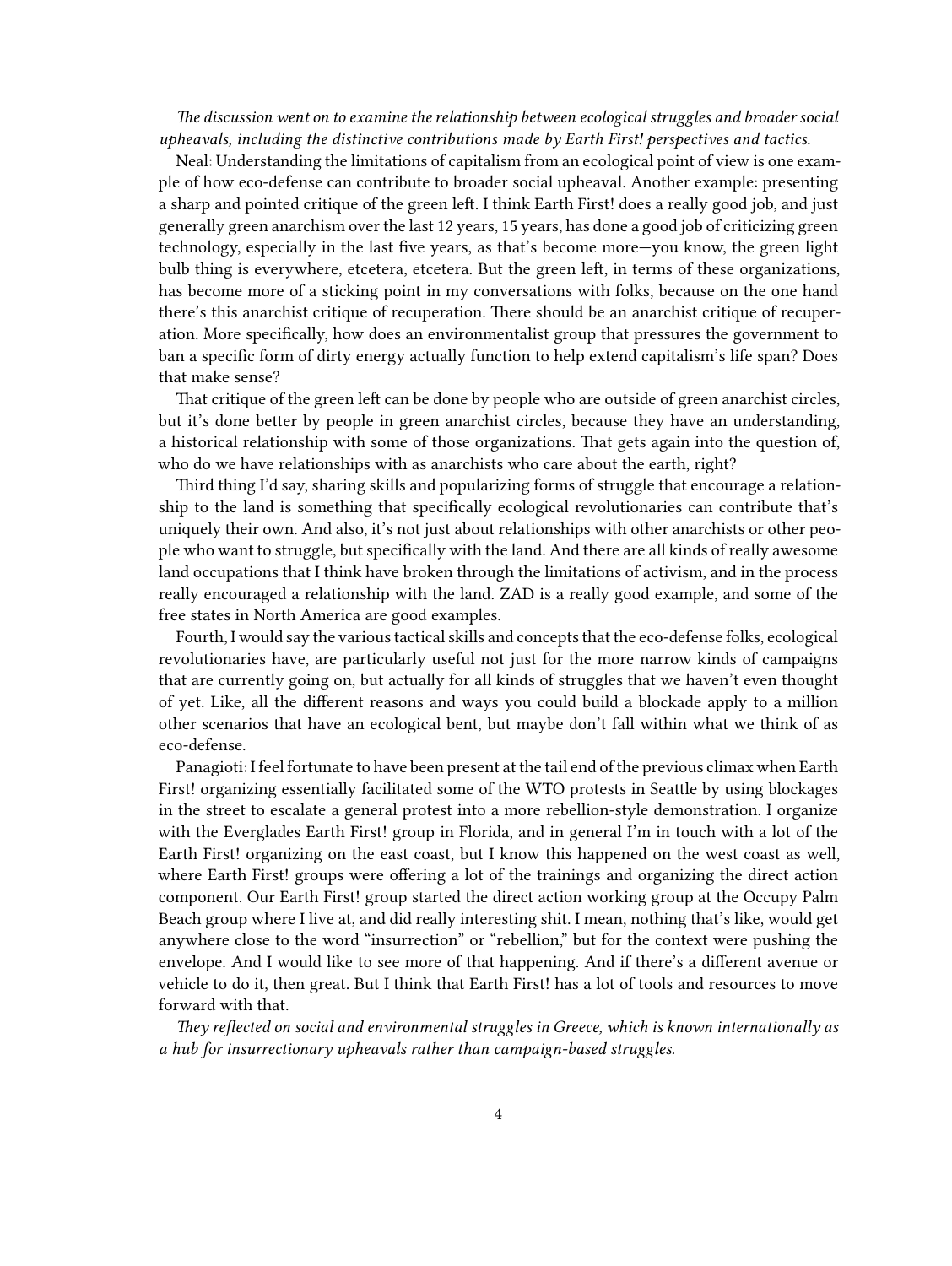Panagioti: The current realm that a lot of Greek anarchists are organizing in is this anti-gold mining campaign model that's like—maybe it's kind of ironic, but it's one of the most exciting and interesting things happening in Greece, in part in light of the fact that some of the primary squats were evicted that were home bases of insurrection in Greece over the past couple of years. And just in general I think after like three years of straight rebellion with little to show for it, other than the intervention that's obviously really inspiring, and great photographs with the dog in front of the burning cops and stuff. I mean: people are like, "Fuck, man!" kind of bummed out. You know? And I think that the anti-gold mining campaign is this weird refreshing thing that's happening there. Maybe because in the past, that style of campaign organizing hadn't quite happened as much or hadn't—although they'd been fighting gold mining for years, I think that I saw a different and new energy happening there that I thought was in some ways a lesson or worth thinking about.

Neal: When I think about Greece I don't get that excited about a gold mining campaign. In the last few years what's exciting about anarchists in Greece is that they've built up a social force that's maybe the only social force in Greece strong enough to overthrow the state—which is what we wanna do as anarchists, right? And would make the issue of a gold company somewhat moot. That being said…

Incidentally, if you're looking for examples of how to break out of the mold, or never enter into ecological struggle in the mold of activism and still want to look at ecological struggles in Greece, I suggest looking at the neighborhoods that destroyed all of the highways going into their city so that they couldn't build a landfill. It's really crazy and interesting. It would probably be more difficult here, but it's an interesting alternative.

Panagioti: The anti-landfill campaign, you mean?

Neal: Yes, it was a campaign. But…

Panagioti: But it was insurrectionary too, and I think that's what we're getting at.

Neal: Exactly. That's what we're getting at.

*They went on to discuss the distinction between political identity versus affinity as the basis for our shared struggle, while criticizing institutional green leftist groups. The conversation concluded with further reflections on the limitations of the campaign model and the importance of a long view for understanding the value of our interventions over time.*

Neal: What I would propose, if it seems like a functional model, is shifting from what I would call a politics of identity or political identity to a politics of affinity. The questions change, right? So the question of, are they an environmentalist? What do they think about fracking or what do they think about the gold mine or what do they think about this, that, or the other starts to shift into something more like, do they wanna see the same things I wanna see? Do they have some of the same desires I have? Am I able to be friends with them? I don't give a shit whether someone calls themself an environmentalist. I don't care what bumper stickers are on their car, I don't care how they vote, I don't care even if they call themselves an anarchist. Don't care. What I care about is when I'm in a situation that calls for—and I want to intervene in a certain way, do they want to do the same things? Do we have something, some kind of basis for affinity? And that can come from a lot of unpredictable places that are totally outside the world of politics as we tend to have taught ourselves to think about it.

So that sort of gets at the difference between the campaign model and the model of neighbors forming fight crews that defend immigrants [against] the Golden Dawn, right? It gets at some of the differences between actually the land campaign and the gold mining campaign. But more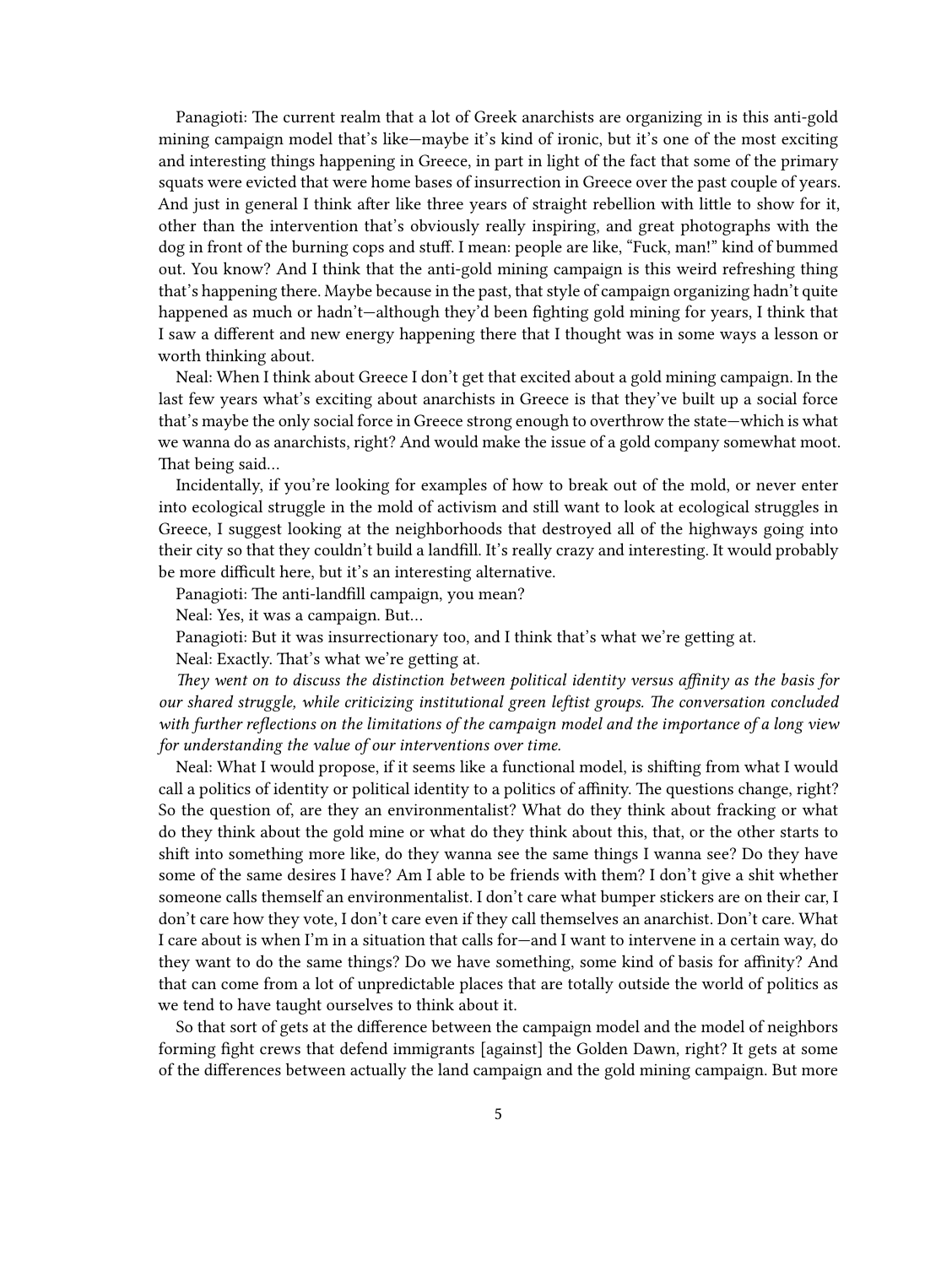to our point here, it relies on a really sharp critique that we need to have of the environmental left. I also think from an ecological perspective that it's really important to understand the green left, because it's the left that's gonna sell out the next major social revolution in this country. You know, if the worker's left was the left that sold out the social revolution in the last century, it's going to be the green left that does it this time.

If you shift from being worried about what somebody's political identity is with reference to specific policies towards an issue of "Oh, can I act with this person? Do we have some kind of affinity?" If you shift from one to the other, you end up somewhere in the middle, because there's always going to be people with whom you share both political identity and affinity. But the real issue is affinity, not whether on paper, are we both environmentalists? OK, cool, I'm just a more radical version of them. No, we're something fundamentally different! And so affirming that means a real strong break with the left. I think that has to happen.

Panagioti: All right. Strong break with the left. So we were fighting this campaign against Scripps, this biotech company who wanted to clear forests for building giant facilities. And their next proposal came up, and all the people who had compromised on the first victory were like, we can't touch this one—we basically told them anywhere but here. So it was just us who were left, and then the random wingnuts who also opposed Scripps because they needed \$500 million of public money to move forward. Which left us basically hanging out with people in the fucking Tea Party, or like fiscal conservative circles. And most of the people I hang out with were not up for going to those meetings of Young Republicans and Tea Party people. I did. It mostly sucked, and I feel like I got to call people out and kind of expose them for their rhetoric being hollow. But then I'd occasionally find someone who was in the back of the room who would say "My god, they test on animals, that's disgusting!" Or would be critical about the corporate welfare element.

In 2003 when we were organizing for some semblance of a direct-action confrontation with the FTAA, we also went to the weird AFL-CIO luncheons and stuff, so we could find out who there was on board for being in a mass march so we could be present in the streets as well. So you know, yeah, I think we should break from the left. But the organized right isn't that interesting, or something a lot of people want to be part of. So yeah, hopefully we transcend those categories when we step into the realm of actually doing shit, you have to find people where they're at. And it takes more than who's hanging out in the break room at your job, you know?

Neal: I was sort of searching for a concrete example of this affinity concept versus identity, and then Panagioti sort of like—that's exactly what I'm talking about, really. It's less a relationship with this institution or these groups between other groups, between other activist groups, and more of, well, it sucks doing the hard work of going to this meeting. But you don't go to engage with the AFL-CIO boss. You go to have a conversation with different people, and say, there's these three or four people who we have some affinity with and at least they're gonna tell us what their bosses are up to, etcetera. And that's really sort of what I'm suggesting.

And that's not a new suggestion; that's not something that anarchists aren't doing. Anarchists already do that all the time when we try and engage on a community level, locally or regionally, we find ourselves having to play that awkward game. That happened a lot with Occupy. But I still think to an extent for whatever reason in ecological circles, there's still a fairly strong relationship with a lot of groups like RAN, even to an extent with Sierra Club, Greenpeace, etcetera. And there is this tendency where, especially if you look at the spectrum on which these groups operate, Earth First! really does look like a more radical version of them.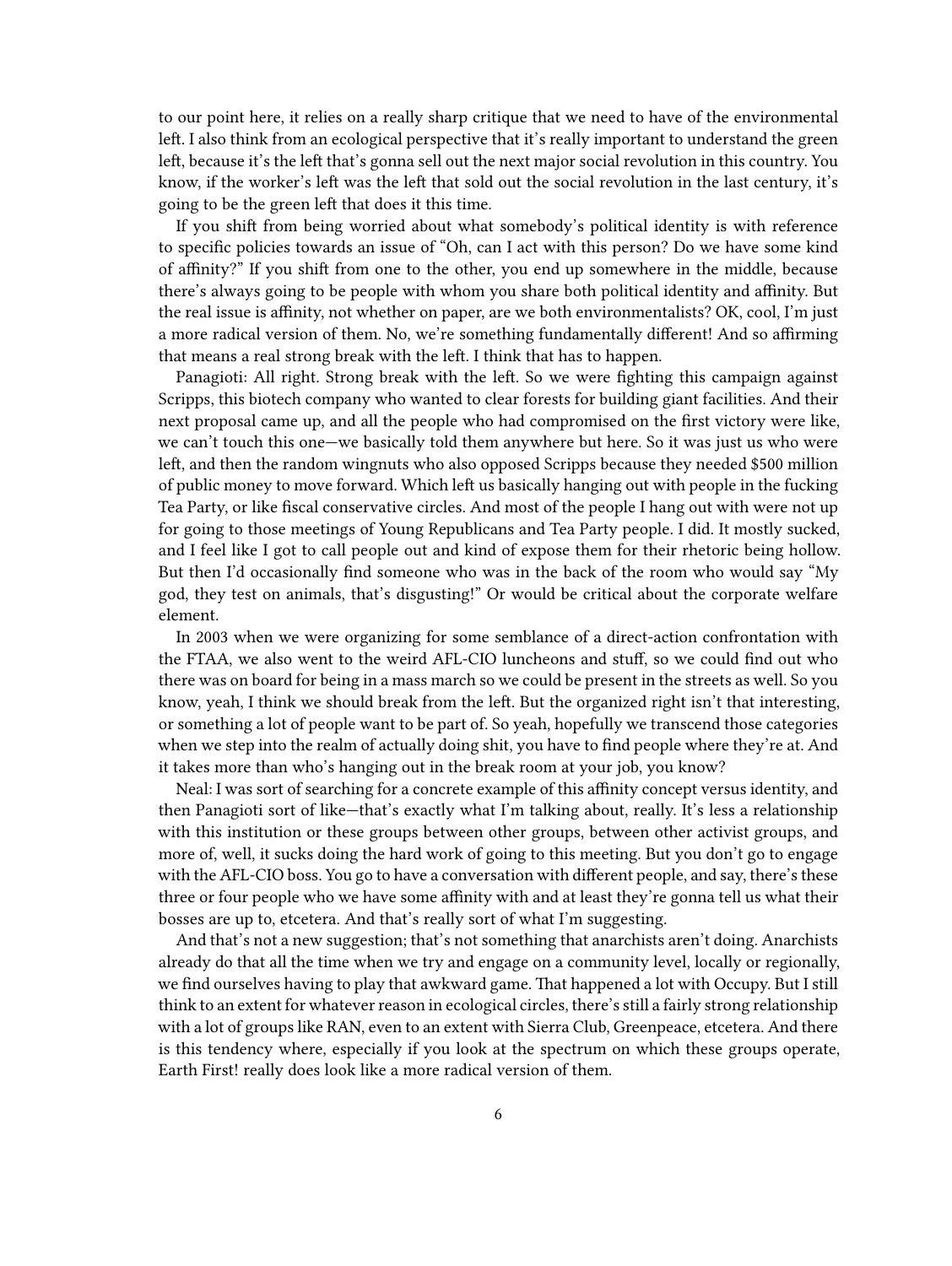I'm not proposing that we don't have a strong ecological anarchist resistance movement. I'm proposing that any strong anarchist movement of any kind, but particularly a strong ecological anarchist movement, has to set as its goal breaking out of the limitations of what has been defined as activism. And if that doesn't happen, we start to fail. We start to ghettoize, we start to specialize, in particular. What we do becomes more and more specialized: you need 15 different kinds of special roles to pull off an action. You got your police liaison, you got your legal liaison… I think we should ask the question, how does that kind of protest look different than the kinds of moments that we have found exciting as anarchists?

The point is not to say, "well, if the only place we can start and begin from is activism, fuck it, I'm not gonna begin, I'm not doing anything." That's not what I'm proposing. I'm saying, if that's where we have to start from, fine, but let's be intentional about that being a model we're trying to break out of. And let's be conscious of why we're trying to break out of that model; let's include an analysis and critique, a self-critique of the model and how it keeps us where we are.

As long as we remain constrained in this campaign model, we are letting the way we do our anarchism, our rebellion, be defined by the state, which will forever keep it constrained. And so the goal has to be to consciously get out of that even though we start in that place. And that's not just an abstract observation; that actually concretely changes the kinds of things we choose to do and why we choose to do them, right? So I might not bother with a campaign that I know will end with a petition drive, even if it will win, right? Because it won't get to the points that I want to get to. Because I'm not oriented towards this immediate policy issue; I'm oriented towards something else.

Panagioti: I might bother with the petition campaign, likely because I know the people who are initiating it or hoping to see it succeed in some way. In this recent victory against a nuke plant in Levy County, a rural county in North Florida, a beautiful place with more freshwater springs than anywhere in the world, it's like worth checking out. And people there really didn't want a fucking nuclear power plant to be built in the state forest in their backyard. And in the end, you know, the victory was mostly credited to the NGOs who hired attorneys to defeat it. But we were present with our little kind of small-scale action camp and some level of presence to express solidarity and support in a rural community that's probably never going to come to the city to participate in an insurrection. But it felt valuable and meaningful.

And I think it's important to figure out how to navigate the relationship between our feelings of urgency and what's actually really happening around us. Because sometimes they intersect and sometimes they're too far off to be useful, and I think that just comes with trying it. You know, sticking around for a couple decades and trying to see where it goes, where the things that you put effort into, where they result in ten years down the road. And you know, I understand feeling urgent and nervous about waiting that long, but… you do what you can, what seems to make sense to you in the moment, and a couple years down the line, you get to look at it and see what the results were and try something new. And if you haven't thought about sticking around for the next couple decades in this circle of people in the anarchist struggle, I hope that you'll leave here, more than anything else we talked about, that you'll leave here thinking about that. OK, I'm going to stick around for the rest of my life in this and see how it goes.

Clara: *Well, what did you think, Alanis?*

Alanis: *Hm… I think they both made solid points, and didn't actually seem to be disagreeing most of the time. And certainly I agree that the new global context means we have to change how we orient*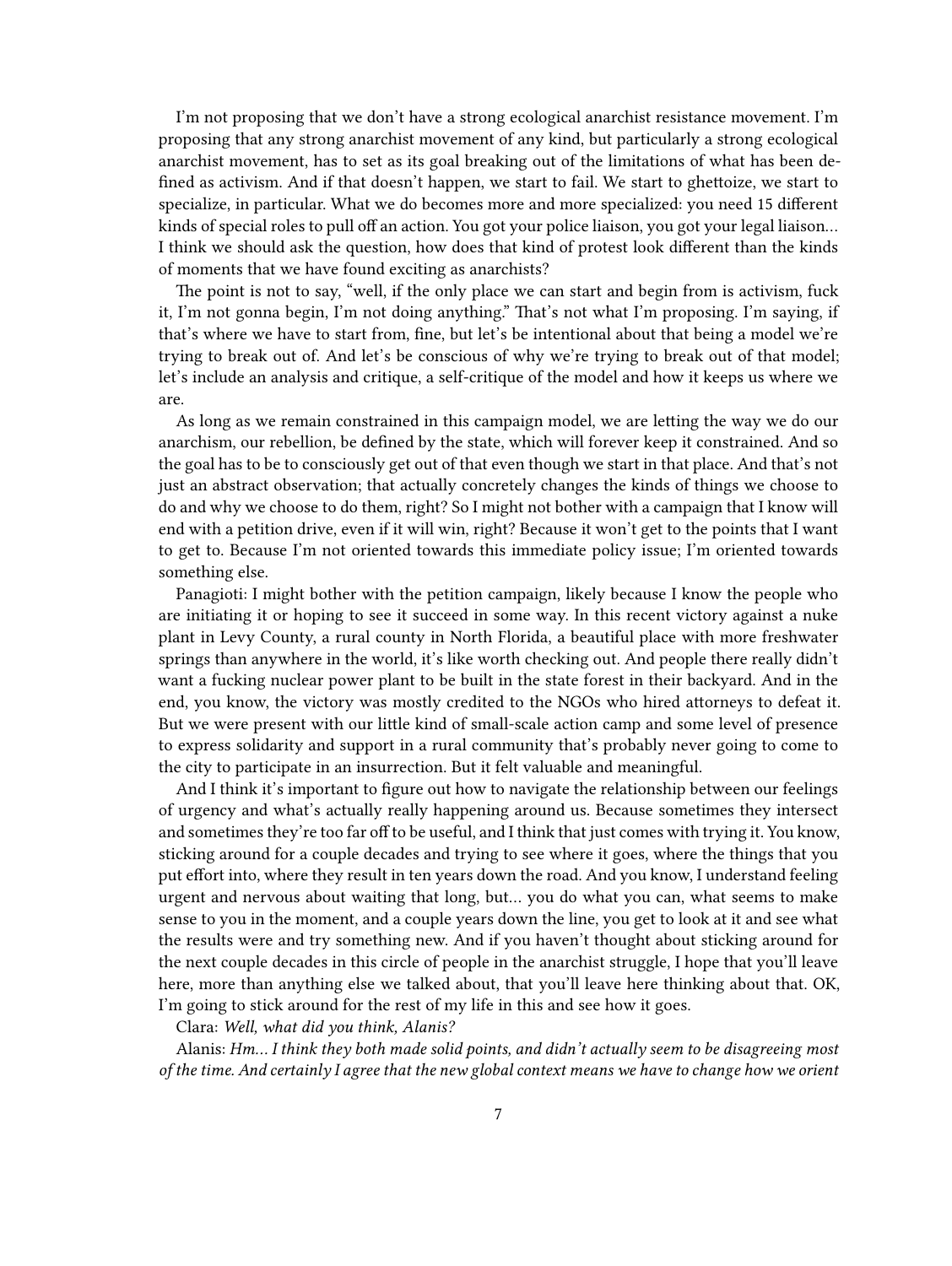*ourselves towards eco-defense struggles and campaigns. But there's a point that seemed crucial to me that neither of them really touched on.*

*Thinking back to our third episode on green anarchism, it seems like the thing that sets Earth First! apart from most other environmental groups is their biocentrism—you know, seeing the defense of the wild and living beings as an end in and of itself, not a means to an end. This insurrectionary position seems incompatible with biocentrism, because it evaluates eco-defense struggles based on whether or not they open up new affinities and ruptures, instead of whether or not they successfully defend the earth. In that sense, the insurrectionary position is actually more similar to the green left's arguments that we should protect land and wildlife because it's good for the economy, or tourism, or recreation, or whatever. In all of these cases, the value isn't life for itself, but as a means to something else that's valued more highly. It matters very much whether or not you win a particular campaign if you live in the watershed of the land that's about to be hydrofracked, or for the living things in a forest threatened with clear-cutting, right? For Earth First!ers who value life for its own sake, it seems like you would reject the notion that eco campaigns are only valuable as a means to another end—even if that end is anti-capitalist revolution.*

Clara: *But I think the critique is that single-issue campaigns, whether or not they win their goals, aren't succeeding at catalyzing the kinds of broader revolts that actually have the potential to topple capitalism—and isn't anti-capitalist revolution that halts the ecocidal economy the only way to actually defend the earth in the long term?*

Alanis: *Well, yeah, I think so, and I think both of the debaters would agree. But that's a question of the best strategy towards the goal of defending the environment, separate from the question I'm trying to raise of whether defending any particular piece of it is a means to that broader end or an end in and of itself. Either way, we gotta rethink our strategy for eco-defense, when rebellion and recuperation come at a faster and faster pace. But I don't think Earth First!ers are gonna abandon biocentrism for the idea that these struggles are only worthwhile as means to an insurrectionary end.*

Clara: *I'm still a little unclear about what's being proposed when we talk about affinity versus political identity. "Affinity" seems pretty vague for such a central concept to the insurrectionist critique. I mean, political identity isn't in opposition to affinity; it's a particular type of affinity, as is living in the same neighborhood or getting along as friends or whatever else. The question is how useful any particular type of affinity is as a basis for struggle, right? And I get that the critique is that political identity, i.e., calling yourself a radical or an environmentalist or an anarchist or whatever, isn't the central basis for affinity in contemporary struggles. The examples they talked about from Occupy and such makes that clear. But I'm not sure that I'm convinced that other more informal types of affinity are actually stronger or more reliable.*